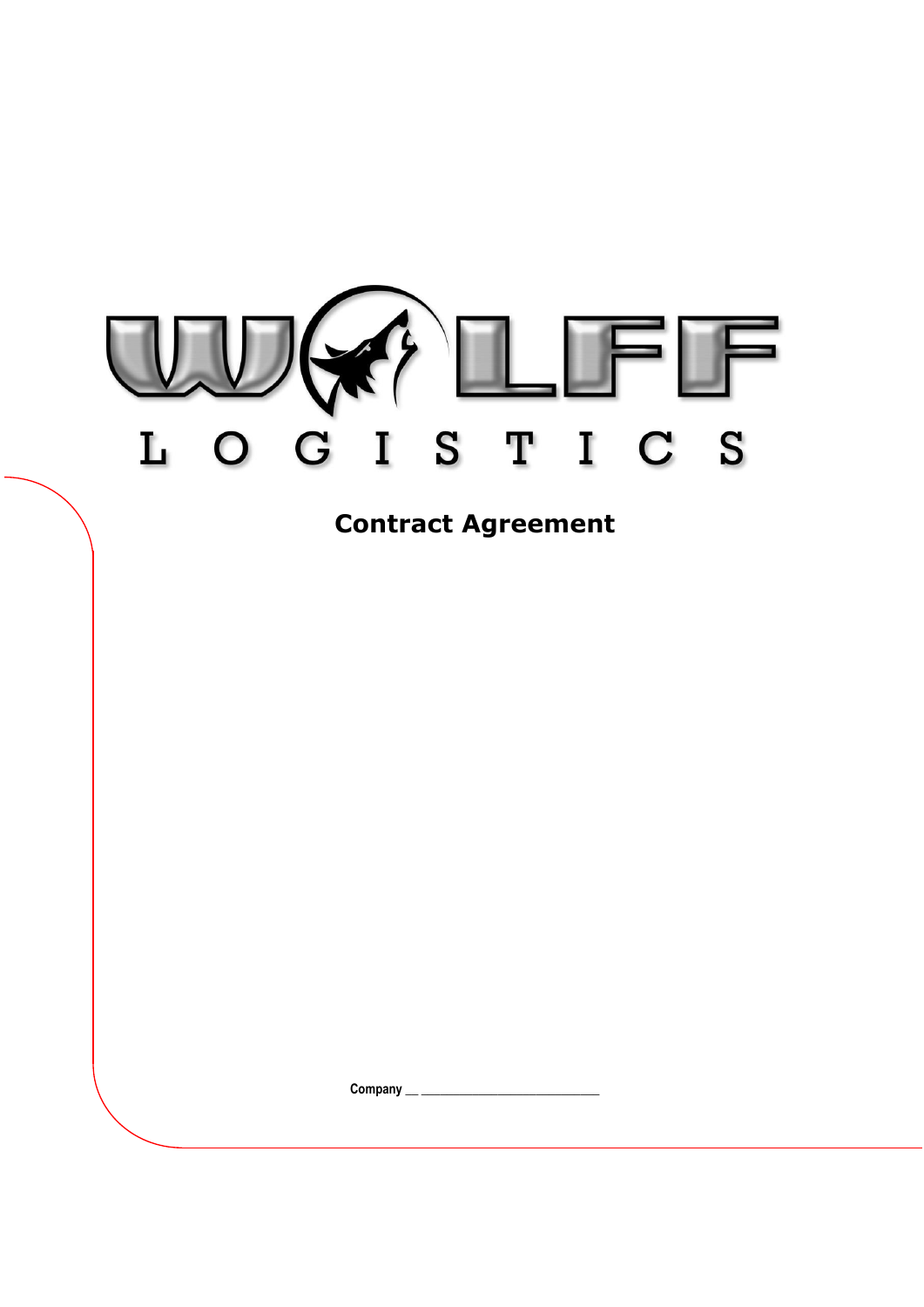**Wolff Logistics (PTY) LTD** Reg No 2010/014961/07 VAT Reg. No. 4500258571 979 Paul Kruger street Mayville Pretoria P O Box 30203 Wonderboompoort 0033 Tel: (012) 335 1241 Fax (086 530 0793) **E-mail** [gary@wcv.co.za](mailto:gary@wcv.co.za) / Website [www.wcv.co.za](http://www.wcv.co.za/)

> **Account No.**

## CREDIT APPLICATION/UNDERTAKING TO TRADE **(A Surety Agreement is included in this Credit Application)**

| <b>GENERAL INFORMATION</b>                                                                                                 |                   |                  |             |                                |      |                     |                  |  |               |  |
|----------------------------------------------------------------------------------------------------------------------------|-------------------|------------------|-------------|--------------------------------|------|---------------------|------------------|--|---------------|--|
| FULL REGISTERED COMPANY NAME                                                                                               |                   |                  |             |                                |      |                     |                  |  |               |  |
| TRADING NAME (IF NOT AS ABOVE)                                                                                             |                   |                  |             |                                |      |                     |                  |  |               |  |
| OTHER TRADING NAMES IF ANY                                                                                                 |                   |                  |             |                                |      |                     |                  |  |               |  |
| (PTY) COMPANY<br>SOLE<br>PUBLIC COMPANY<br><b>CLOSE CORPORATION</b><br>PARTNERSHIP<br>OWNERSHIP                            |                   |                  |             |                                |      |                     |                  |  |               |  |
| DATE OF REGISTRATION/<br>INCORPORATION/ESTABLISHMENT                                                                       |                   |                  |             |                                |      | <b>REGISTRATION</b> |                  |  |               |  |
| ISO CERTIFIED                                                                                                              | <b>NO</b>         |                  |             | <b>NUMBER</b><br>VAT           |      |                     |                  |  |               |  |
| PHYSICAL ADDRESS "applicants domicilium citandi address"                                                                   |                   |                  |             | <b>NUMBER</b><br><b>POSTAL</b> |      |                     |                  |  |               |  |
|                                                                                                                            |                   |                  |             | <b>ADDRESS</b>                 |      |                     |                  |  |               |  |
|                                                                                                                            |                   |                  |             |                                |      |                     |                  |  |               |  |
|                                                                                                                            |                   |                  |             |                                |      |                     |                  |  |               |  |
|                                                                                                                            |                   | CODE             |             |                                |      |                     |                  |  | CODE          |  |
| <b>TELEPHONE NUMBER</b>                                                                                                    |                   |                  |             |                                |      |                     |                  |  |               |  |
|                                                                                                                            | <b>FAX NUMBER</b> |                  |             |                                |      |                     |                  |  |               |  |
| <b>CELLPHONE NUMBER</b><br>E-MAIL<br><b>ADDRESS</b>                                                                        |                   |                  |             |                                |      |                     |                  |  |               |  |
| FULL NAMES OF DIRECTORS/MEMBERS/PARTNERS/OWNER                                                                             |                   |                  |             |                                |      |                     |                  |  |               |  |
| 1.                                                                                                                         |                   | 2.               |             |                                |      | 3.                  |                  |  |               |  |
| I.D<br>No.                                                                                                                 |                   | I.D<br>No.       |             |                                |      | I.D<br>No.          |                  |  |               |  |
| CONTACT: FINANCE                                                                                                           |                   |                  |             |                                |      | POSITION            |                  |  |               |  |
| (1)                                                                                                                        |                   | DATE OF          |             |                                |      |                     | <b>TELEPHONE</b> |  |               |  |
| NAME OF AUDITORS                                                                                                           |                   |                  | APPOINTMENT |                                |      |                     | NUMBER:          |  |               |  |
| <b>EXAMPLE</b><br><b>NO</b><br>ARE AUDITED FINANCIAL STATEMENTS AVAILABLE?<br>IF YES, PLEASE ATTACH A COPY TO<br>THIS FORM |                   |                  |             |                                |      |                     |                  |  |               |  |
| <b>NATURE OF</b><br><b>BUSINESS</b>                                                                                        |                   |                  |             |                                |      |                     |                  |  |               |  |
| <b>PREMISES</b>                                                                                                            | <b>FACTORY</b>    | <b>WAREHOUSE</b> |             |                                | SHOP |                     | <b>DEFICES</b>   |  | PRIVATE HOUSE |  |
| <b>ARE PREMISES</b><br>OWNED BY ASSOCIATED COMPANY<br><b>RENTED</b><br>OWNED BY APPLICANT<br>٠                             |                   |                  |             |                                |      |                     |                  |  |               |  |
| <b>FINANCE DETAILS</b>                                                                                                     |                   |                  |             |                                |      |                     |                  |  |               |  |
| R<br>MAXIMUM CREDIT REQUIRED - PER MONTH                                                                                   |                   |                  |             |                                |      |                     |                  |  |               |  |
| PAYMENT TERMS - STRICTLY NETT                                                                                              |                   |                  |             |                                |      |                     |                  |  |               |  |
|                                                                                                                            |                   |                  |             | OFFICE LISE ONLY               |      |                     |                  |  |               |  |

## **OFFICE USE ONLY**

| <b>Rep Code:</b> | <b>Industry</b><br>Seament<br>code:<br>code: |  | Local segment<br>abbrev. | <b>District:</b> | <b>Sales</b><br>Div: | <b>Discount</b><br>Code: |  |
|------------------|----------------------------------------------|--|--------------------------|------------------|----------------------|--------------------------|--|
|                  |                                              |  |                          |                  |                      |                          |  |